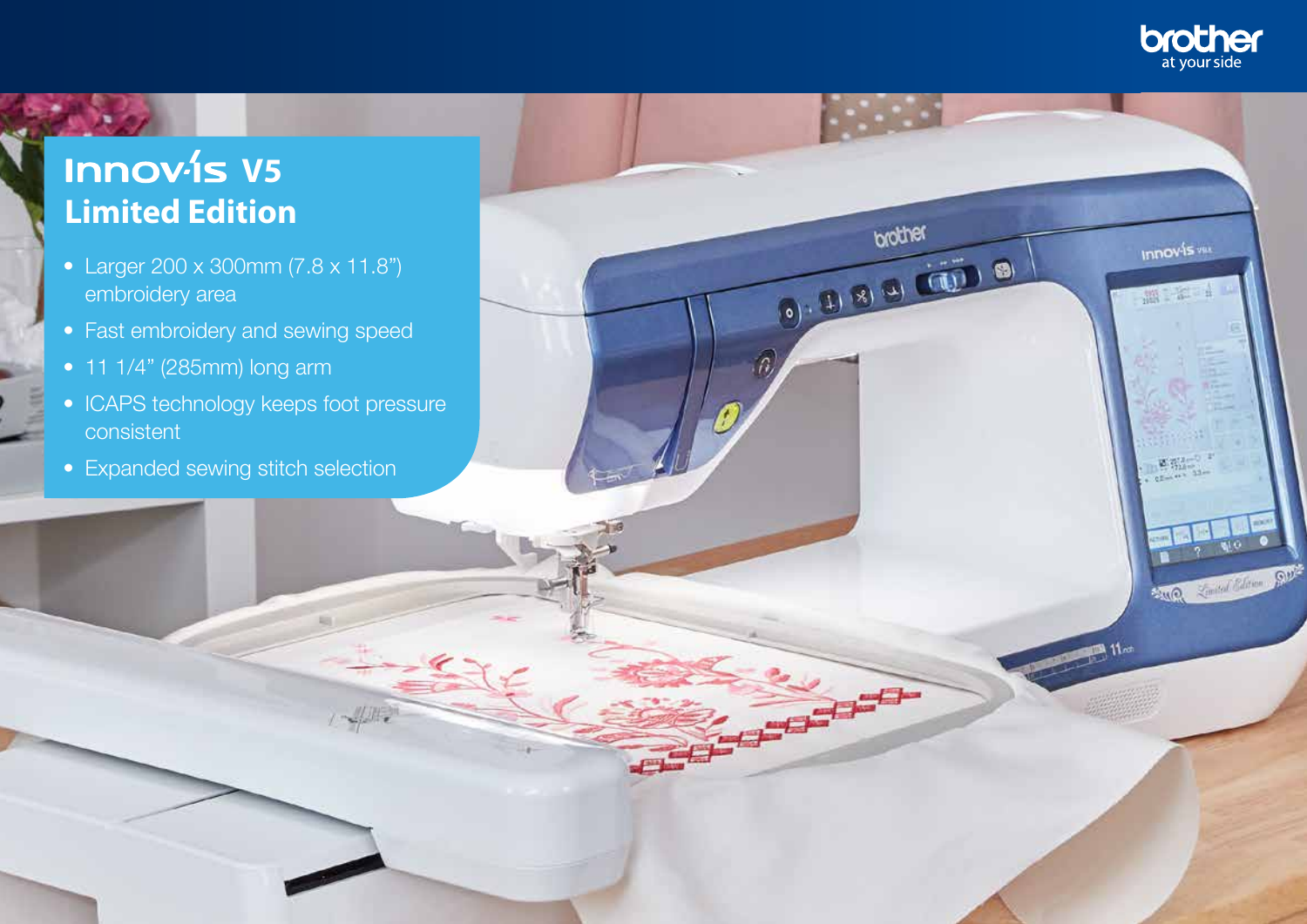

With more than 110 years of sewing excellence stitched in, we bring you the limited edition long arm Innov‑is V5LE.

In stunning metallic blue, this user-friendly sewing, quilting and embroidery machine features a larger embroidery area, expanded library of sewing stitches and much, much more.



## Freedom to move

To help you realise larger, more elaborate embroidery designs we've expanded the Innov‑is V5LE's embroidery area to 200 x 300mm (7.8 x 11.8"). Coupled with a long sewing arm (11 ¼"/285mm) we've given you more room to work, making those extra-large quilting, fashion and interior design projects much easier.

## Your creativity has no limits

Now with 514 decorative and 138 utility stitches, it has never been easier to create wholly unique and beautiful sewing projects for yourself, your family and your home. Choose from 224 Classic Japanese, Vintage, Trendy and © Zündt embroidery designs.

## 'Sew' easy to use

With a  $7"$ /17.8cm LCD touchscreen, user-friendly controls, in-built tutorials, quick set bobbin and automatic setting suggestions (and more), it's never been easier to embroider. Whether you're a skilled stitcher, or complete beginner, the V5LE is the only crafting companion you need.

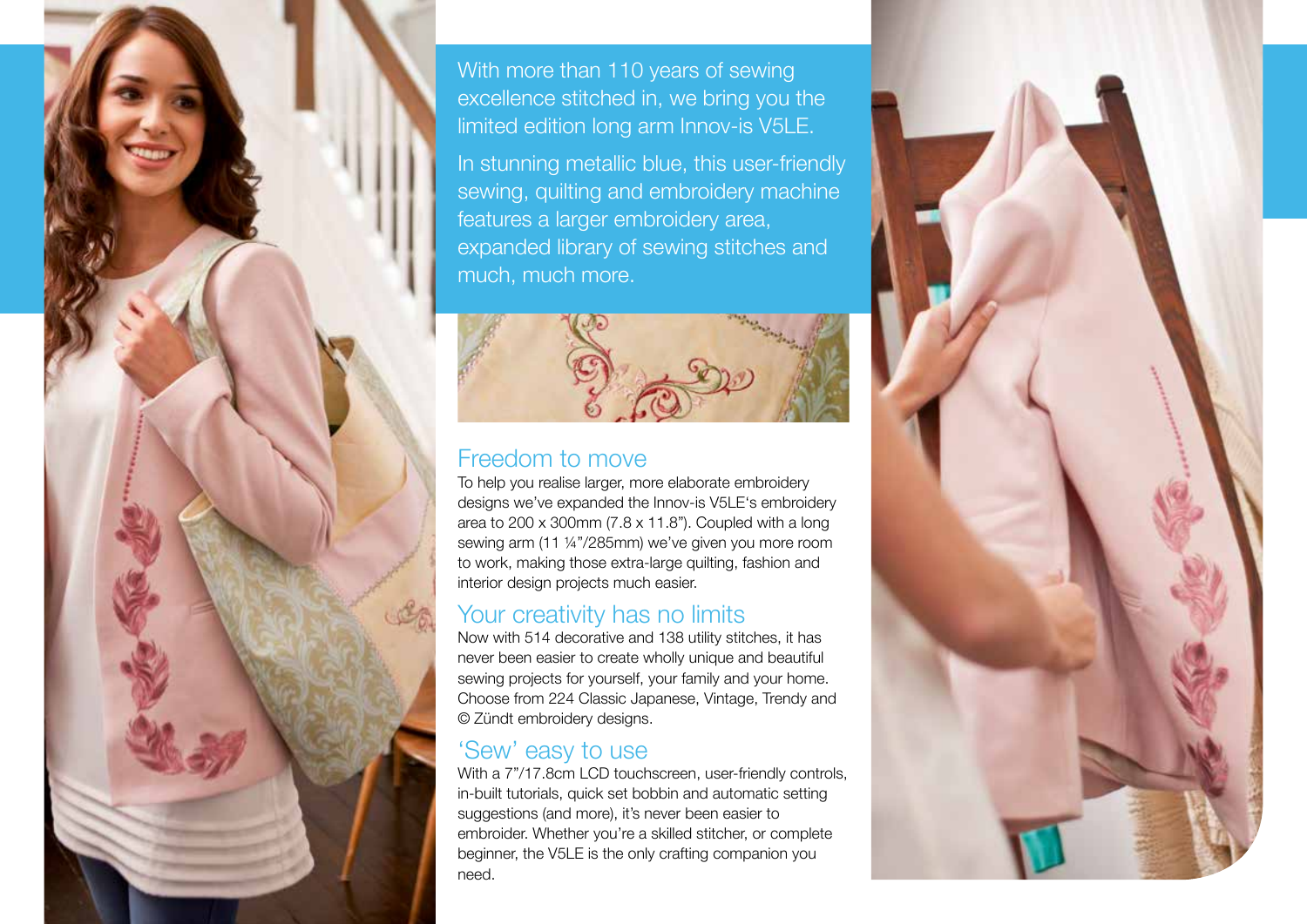## *More time doing what you love*





With embroidery speeds of up to 1,050 stitches per minute you can stitch intricate designs, faster. Your time is valuable and should be spent creating, so our simple slide-on frame mechanism lets you quickly attach and remove embroidery frames. The automatic thread trimmers instantly cut jump threads to help save you time and effort, while giving a professional finish every time.



Use the built-in USB port to quickly and simply import or export designs via your PC or USB drive. Using our unique PE-Design software\* (on your PC), you can create your own embroidery stich data or customise your V5LE's patterns to get the look that's perfect for you. \*optional purchase necessary

## **Larger** embroidery area<br>We've increased the V5LE's

embroidery area to 200 x 300mm (7.8 x 11.8"), so you can create larger, more intricate designs with no need to re-hoop.

## Eco-mode (sleep)

With the Eco-mode function, the Innov-is V5LE will automatically switch to an energy-saving sleep mode after a period of non-use – great for the environment, and your electricity bills too!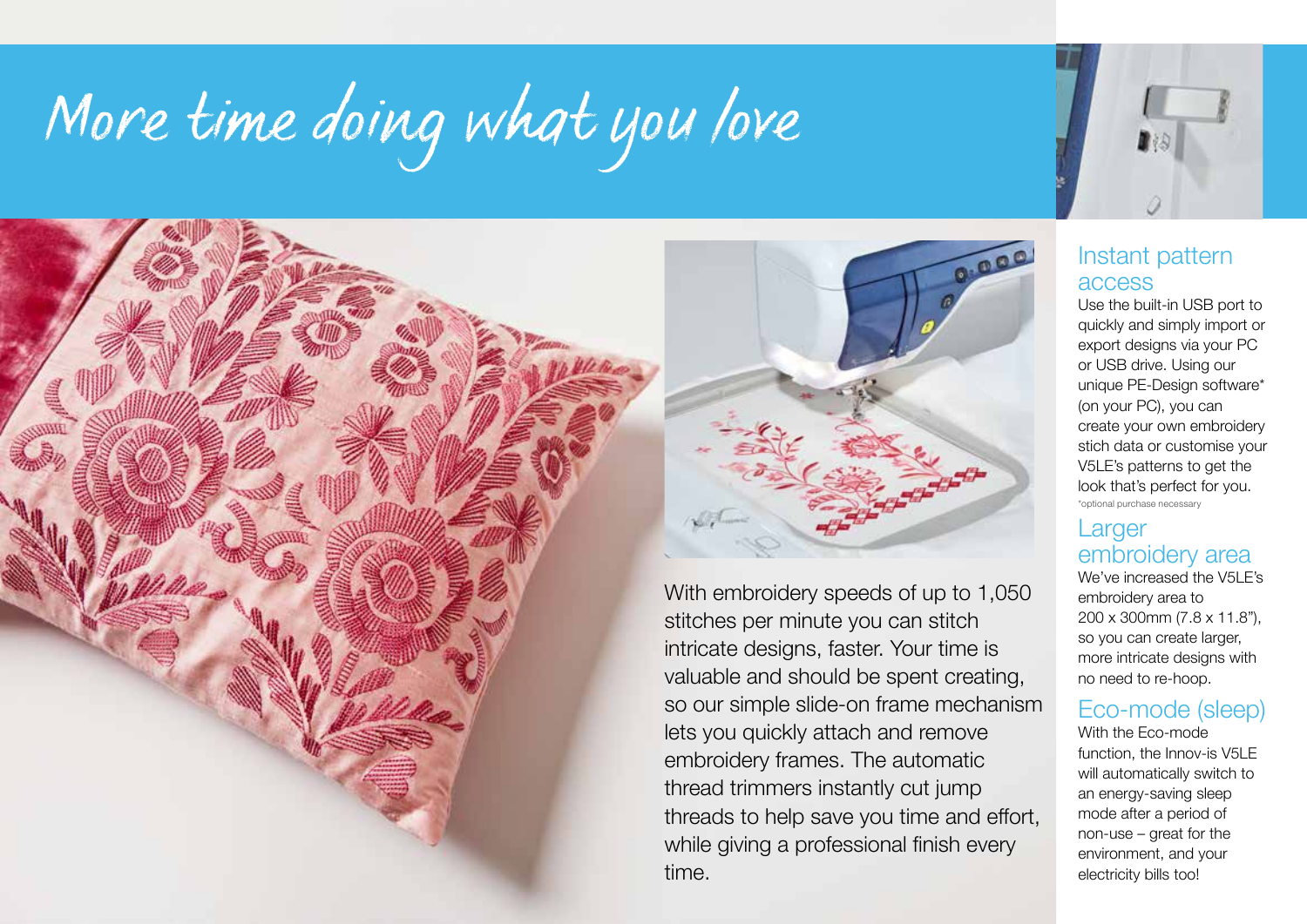## *Easy-to-use features*

#### Automatic electronic needle threading

Threading the needle is so simple, just the touch of a button.

#### Central controls

Handy central controls help make sewing simpler. Electronic touchpads provide fingertip control.

#### **ICAPS**



The Continuous Automatic Pressure System (ICAPS) detects fabric thickness while you sew. It automatically adjusts foot pressure giving you even, super smooth stitch length, even when stitching across differing fabric thicknesses. Perfect for free motion embroidery.

#### Knee lift



 $\mathbf{C} \cdot \mathbf{C}$ 

Free up your hands using the knee lift to raise/lower the presser foot. Ideal when you've got your hands full with large, bulky projects, like quilts.

#### Ultra-bright lighting



#### Lock stitch function

Use the lock stitch key to automatically tie off stitches at the beginning or the end of the stitch.

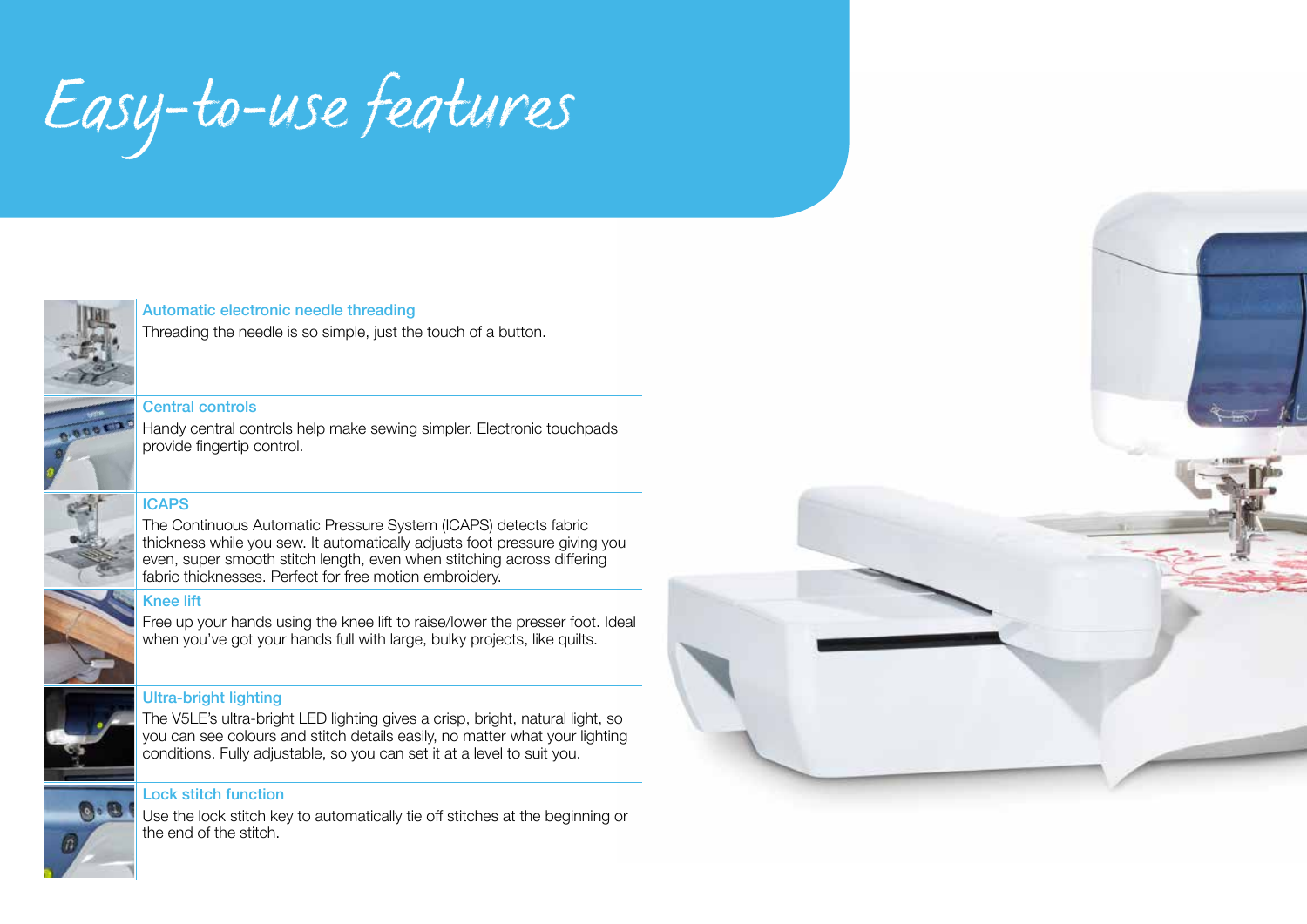

#### Square Feed Drive System (SFDS)

Super-smooth feeding for superior stitch quality, including sideways feeding.

#### Extra-large sewing space

Sew even larger projects with the flexible, extra-large sewing space, ideal for quilting projects.

#### Quick set bobbin

Just drop in a full bobbin and you're ready to sew!

#### Large embroidery area 200 x 300mm (7.8 x 11.8") Create large embroidery designs with no need to re-hoop.

#### USB ports

Connect a USB device such as a memory stick or a card reader/writer.

#### Auto presser foot up/down function

Set the presser foot to automatically go down when you start sewing, and up when finished. Great when you need both hands free on large projects like quilts!

#### Extra-large colour touch screen

Simply touch the 7"/17.8cm wide-angle screen to:

- Edit on-screen embroidery
- Enhanced text editing
- Customise your settings
- Change to any one of the 13 built-in languages
- View on-screen video tutorials and help quides.









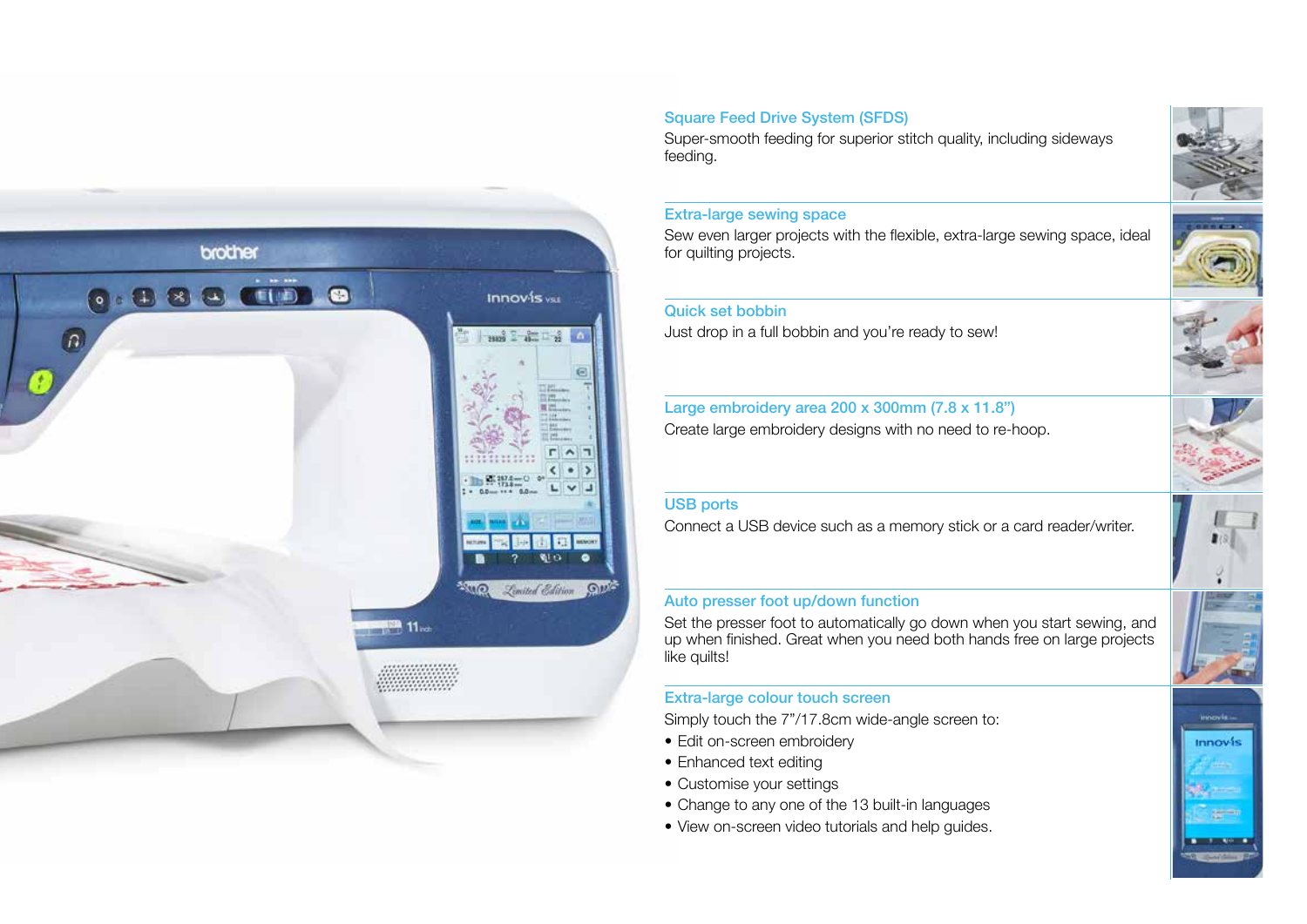

## *What will you sew today?*

With 652 extraordinary stitch designs to choose from, the Innov-is V5LE is packed with creativity. From extra-wide stitches to beautiful, vintage inspired fonts, to saying I Love You in 15 different languages, the V5LE lets you select the right stitch for every mood, project or look you're creating.

### Wide stitches

Sew extra-large decorative stitches up to 40mm wide.

## Crazy quilting

Specially designed crazy quilt stitches are ideal for the avid quilter. These distinctive designs give you a fantastic range of choice.

## **Vintage**

Add beautiful embellishments that will stand the test of time, with these vintage-inspired patterns.

## Heirloom

Stitch that 'something special' into heirloom projects, such christening gowns, wedding dresses and fine table linens.

## Add a little love

Create special stitched pieces for loved ones with the 'I love you' design, which comes in 15 different languages.

## Multi-directional feed

Be adventurous and sew straight in different eight directions, zigzag in four: all without turning the fabric!

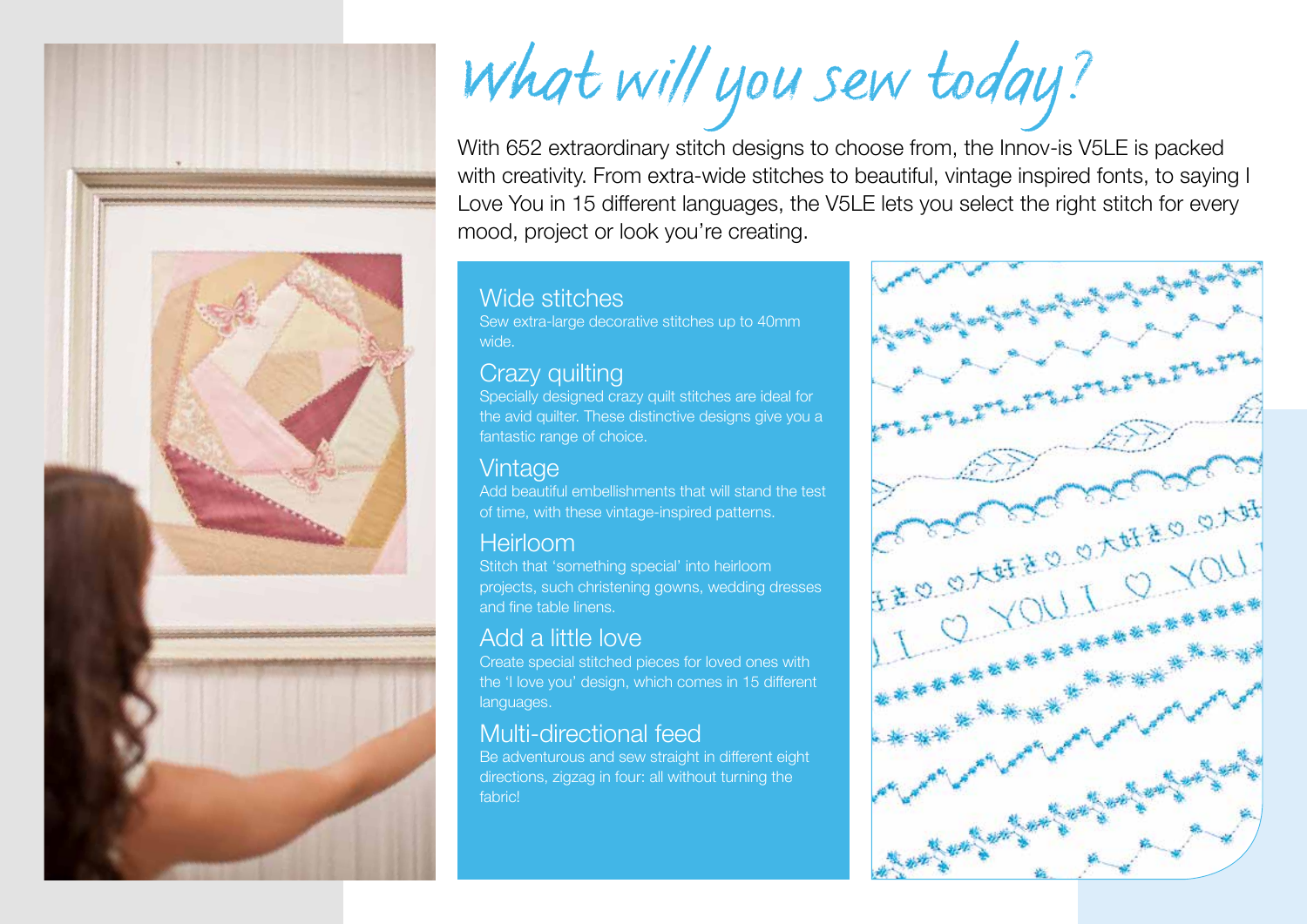

Take your pick from 224 embroidery patterns and 17 embroidery fonts, including Cyrillic and Japanese.









**Zündt** A range of beautiful design from © Zündt.



Vintage Recreate classically beautiful designs.



**Trendy** Up-to-date fabric effects are yours with contemporary design patterns.



**Classic Japanese** Create authentic, eye-

catching classic Japanese calligraphy effects.



### Special technique designs

Complicated special fabric techniques just got easier with our distinctive special designs.



Floral alphabet Create a handmade look and feel with the new floral alphabet patterns.

Copyright, Zündt Design 2012, All rights reserved. All artwork and designs created by Zündt Design Ltd are copyrighted. The embroidery data you obtain from zundtdesign.com and Zündt Design Ltd is licensed for personal use only.